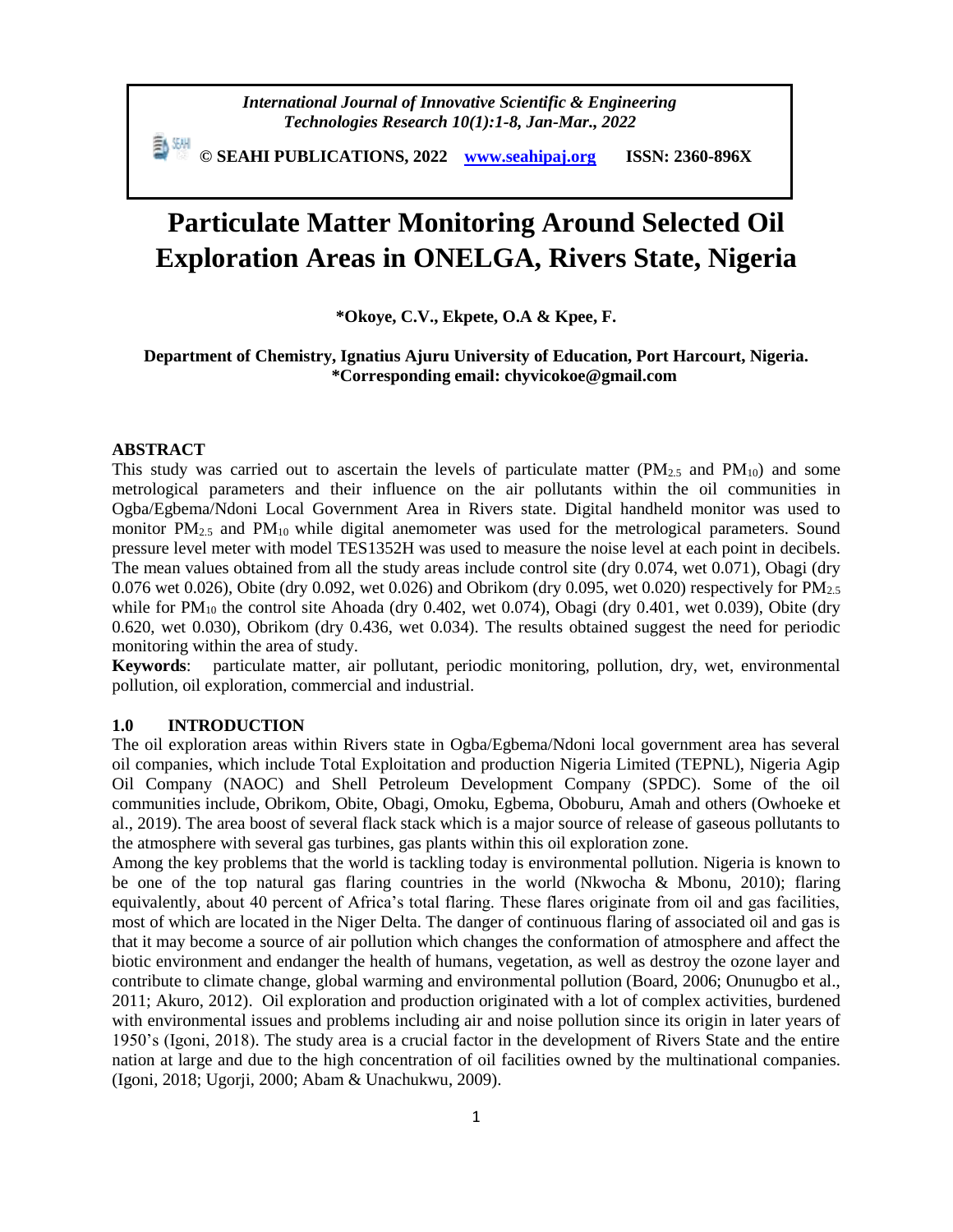Air is an important resource for life, hence, it is indispensable for us to check and control its contamination due to human activities (Singh & Chakraborty, 2010).

## **2.0 METHODOLOGY**

# **2.1 Study Area**

The study area (Figure 1) is located between latitude  $006^{\circ}39'31.4316''E$  and  $6^{\circ}39'30.4812''E$ ; and longitude 5°14'48.33636"N and 5°48'458.1412"N. The area hosts major oil companies which include the Nigeria Agip Oil Company NAOC), Total Exploitation and production Nigeria Limited (TEPNL) and SHELL Petroleum Development Company (SPDC). Air quality monitoring was carried out within the host communities of Obite town, Obrikom town and Obagi town as shown in Figure 1.



## **Figure 1: map of the study area**

# **Table 1: Location coordinates of the study area**

| Location | <b>Community</b> | <b>Coordinates</b> |                  |  |  |  |
|----------|------------------|--------------------|------------------|--|--|--|
|          |                  | Longitude          | Latitude         |  |  |  |
|          |                  |                    |                  |  |  |  |
|          | Obite            | 5°14'48.33636"N    | 006°39'31.4316"E |  |  |  |
|          | Obagi            | 5°14'12.6294"N     | 006°38'2.69412"E |  |  |  |
|          | Obrikom          | 5°23'48.33636"N    | 006°39'3.4316"E  |  |  |  |
|          | Ahoada (Control) | 5°48'458.1412"N    | 6°39'30.4812"E   |  |  |  |
|          |                  |                    |                  |  |  |  |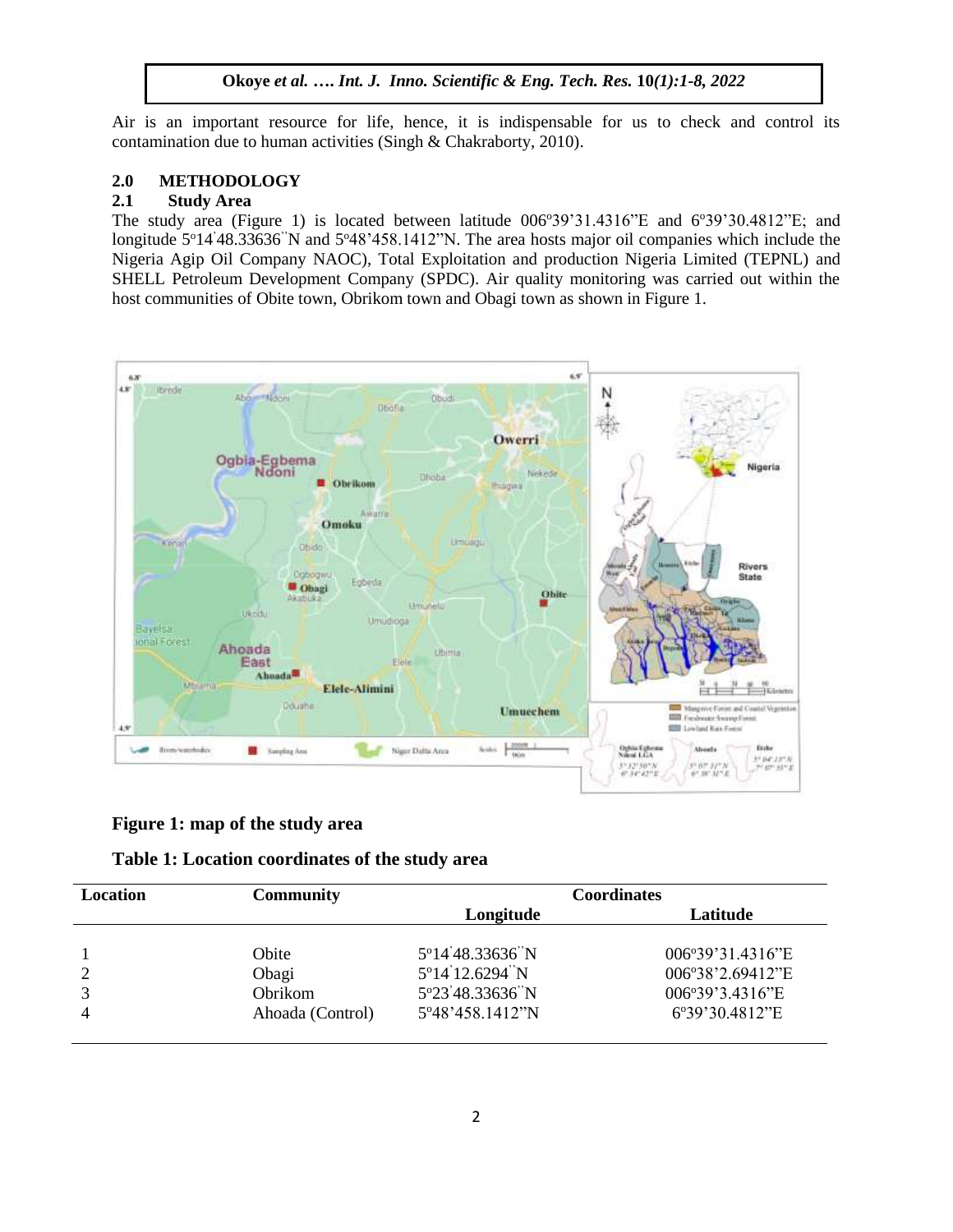## **2.3 Monitoring Locations**

Four areas (three host communities within the study area and one control) were monitored. These areas were chosen as a result of its massive contribution to air pollutants. The monitoring points and their coordinates are shown in Table 1.

# **2.4 Sampling Equipment**

A mini volume instrument, Aerosol gas monitor was used to measure particulate matter ( $PM_{2.5}$  &  $PM_{10}$ ). Mini vol portable air sampler, kanomax 3900 particle counter manufactured by Andover, USA. Sound pressure level meter with model TES1352H was used to measure the noise level at each point in decibels. A multi- parameter digital anemometer was used for the measurement of relative humidity, wind speed and temperature as shown Table 2. This instrument was held up in an open space with a consideration of a distance for about 3 minutes. This is to avoid unnecessary interference from shades and to burn off any contaminant on the sensor of the instrument.

| Table 2: Results of the mean values of particulate matter monitoring in study area |  |  |  |  |  |  |
|------------------------------------------------------------------------------------|--|--|--|--|--|--|
|------------------------------------------------------------------------------------|--|--|--|--|--|--|

| <b>Obite</b><br><b>Parameters</b> |       | Obagi |       | <b>Obrikom</b> |       | Ahoada (Control) |       |        |
|-----------------------------------|-------|-------|-------|----------------|-------|------------------|-------|--------|
|                                   | Dry   | Wet   | Dry   | Wet            | Dry   | Wet              | Dry   | Wet    |
| $PM_{10}$ (mg/m <sup>3</sup> )    | 0.620 | 0.030 | 0.401 | 0.039          | 0.436 | 0.034            | 0.402 | 0.0074 |
| $PM_{2.5}$ (mg/m <sup>3</sup> )   | 0.092 | 0.026 | 0.076 | 0.026          | 0.095 | 0.020            | 0.074 | 0.071  |
| Temperature $(^0C)$               | 38.96 | 31.08 | 47.40 | 31.83          | 36.90 | 29.68            | 32.14 | 26.63  |
| Rel. humidity (%)                 | 17.80 | 79.29 | 18.80 | 83.50          | 23.70 | 81.55            | 25.20 | 82.25  |
| Wind speed $(m/s)$                | 4.975 | 1.700 | 2.750 | 1.750          | 2.850 | 1.850            | 5.750 | 2.775  |
| Noise level (dB)                  | 49.20 | 61.28 | 48.73 | 60.15          | 61.03 | 67.80            | 50.65 | 49.28  |

#### **Table 3: Mean values of the metrological parameters from the study**

| <b>Parameters</b>  | <b>Obite</b> |       | Obagi |       | <b>Obrikom</b> |       | Ahoada (Control) |       |
|--------------------|--------------|-------|-------|-------|----------------|-------|------------------|-------|
|                    | Dry          | Wet   | Dry   | Wet   | Dry            | Wet   | Dry              | Wet   |
| Temp $(^0C)$       | 38.96        | 31.08 | 47.40 | 31.83 | 36.90          | 29.68 | 32.14            | 26.63 |
| Rel. humidity (%)  | 17.80        | 79.29 | 18.80 | 83.50 | 23.70          | 81.55 | 25.20            | 82.25 |
| Wind speed $(m/s)$ | 4.975        | 1.700 | 2.750 | 1.750 | 2.850          | 1.850 | 5.750            | 2.775 |
| Noise level (dB)   | 49.20        | 61.28 | 48.73 | 60.15 | 61.03          | 67.80 | 50.65            | 49.28 |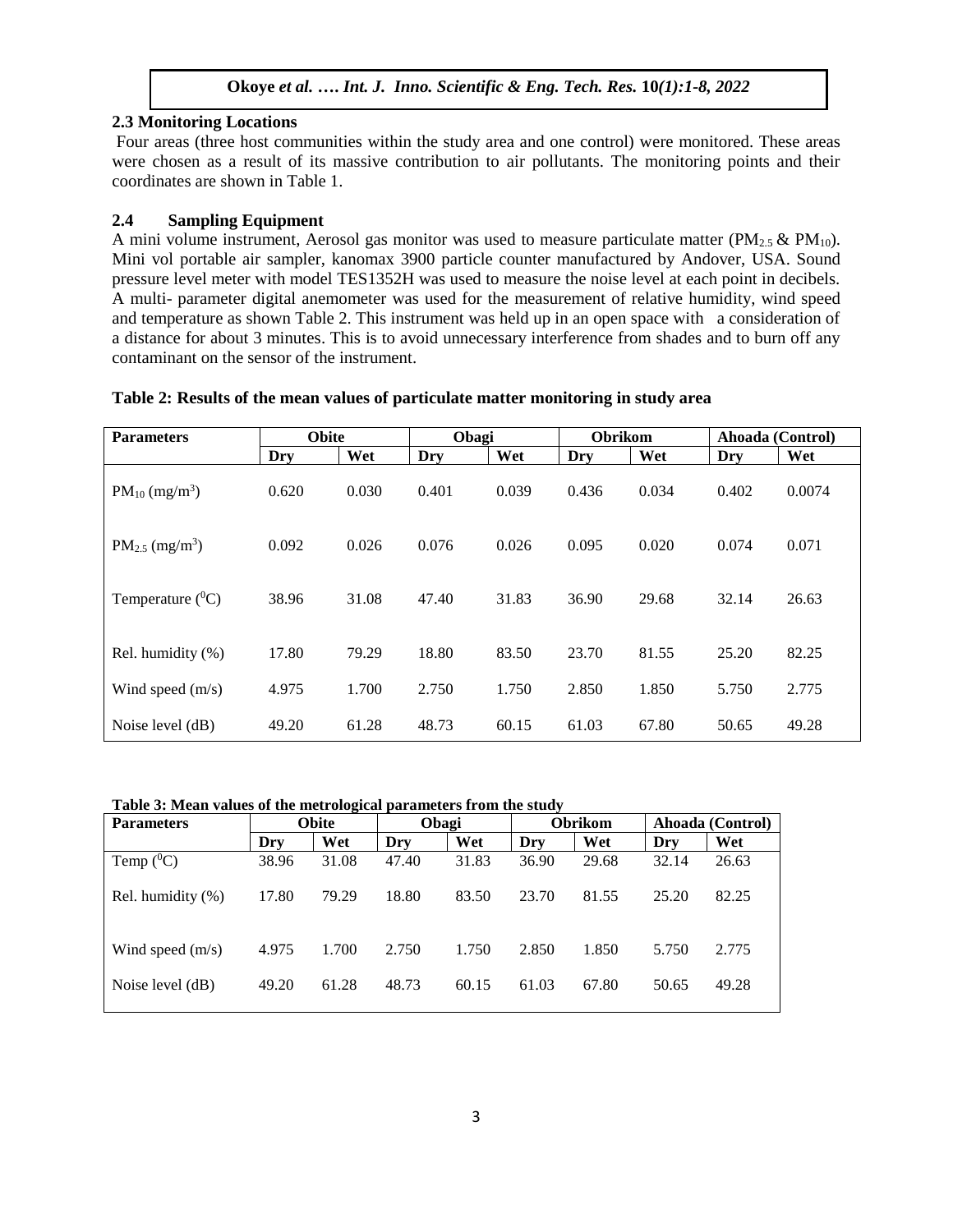

 **Figure 2 Seasonal variation of particulate matter from the study**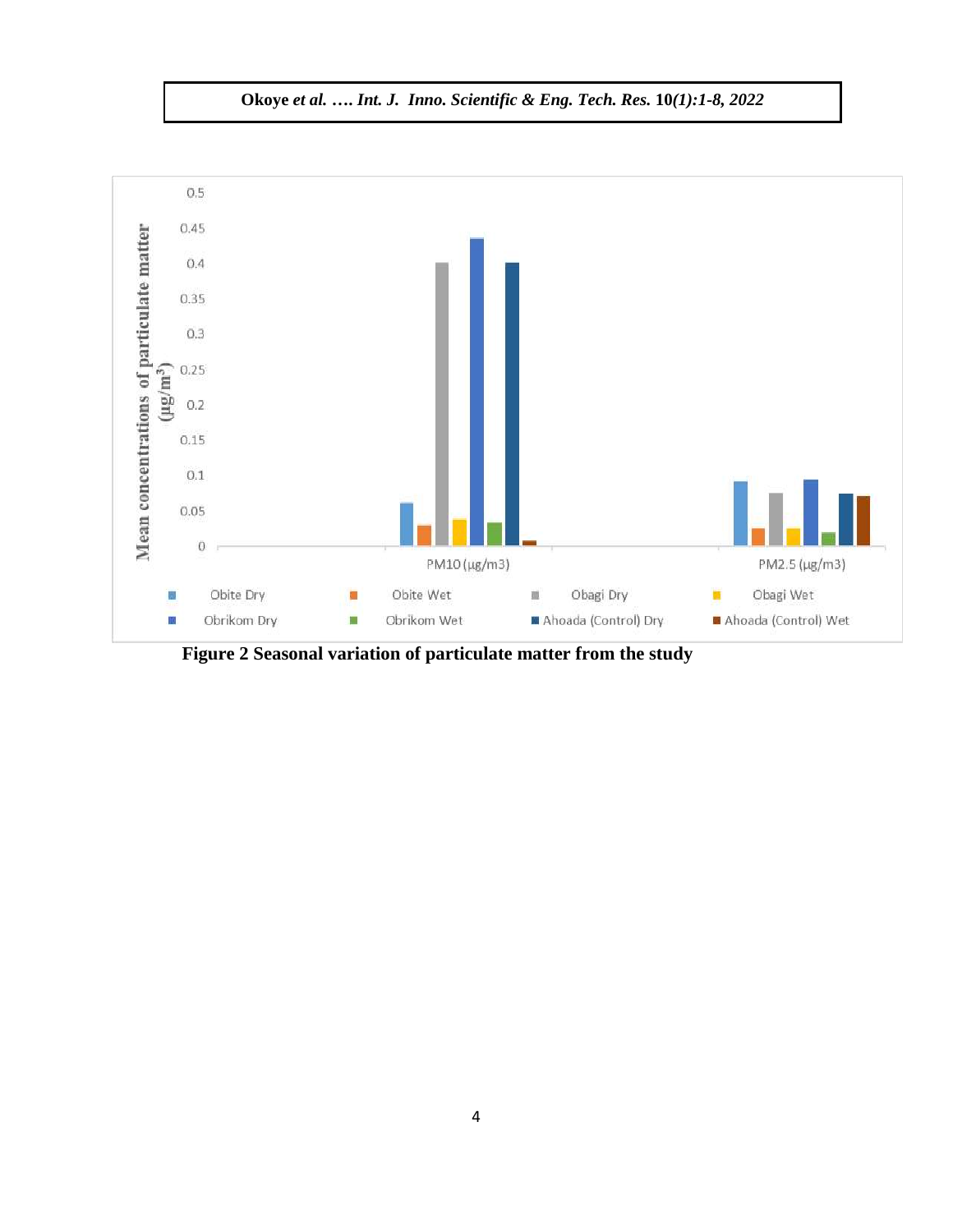

**Figure 3 seasonal variation of the metrological parameters from of the study**

#### **DISCUSSIONS**

Table 2 shows the results from the sampling locations of particulate matter and metrological parameters from the study. Most of the values obtained were higher than that of the control  $PM_{2.5}$  (0.148 mg/m<sup>3</sup>),  $PM_{10}$  $(0.805 \text{ mg/m}^3)$ . The results obtained for PM<sub>2.5</sub> and PM<sub>10</sub> for Obagi, Obite and Obrikom is as follows 0.076 mg/m<sup>3</sup>, 0.401 mg/m<sup>3</sup>; 0.092 mg/m<sup>3</sup>, 0.620 mg/m<sup>3</sup>; 0.095mg/m<sup>3,</sup> 0.436 mg/m<sup>3</sup> respectively. The results suggested that Obagi had highest values, followed by Obite and the least was Obrikom. This is expected as Obagi has a gas plant that flares gases on daily bases, though Obrikom also have about 5 flare stacks but the site of Obrikom is closer to the river which might be a factor while the level of the pollutant are lower and can easily be dispersed to other areas by wind, since it had higher wind speed than the other areas within the area of study. The metrological parameters were thus; Ahoada, relative humidity was 25.20%, Wind speed was 5.750 ms, temperature was  $32.14 \text{ °C}$ , the noise level indicated 50.65 dB, Obagi (relative humidity (18.80%), Wind speed (2.750 ms), temperature was (47.40  $^{\circ}$ C), the noise level (48.73 dB), Obite (relative humidity (17.80%), wind speed (4.975 ms), temperature was (49.20  $^{\circ}$ C), the noise level (49.20 dB), while Obrikom (relative humidity  $(23.70 \%)$ , wind speed  $(2.800 \text{ ms})$ , temperature was  $(36.90 \degree \text{C})$ , the noise level (61.03 dB) which plays an important role on the level of pollutants.

For the wet season, Obagi sites were as follows;  $0.026$  mg/m<sup>3</sup>,  $0.039$  mg/m<sup>3</sup> which were for PM<sub>2.5</sub> and PM<sub>10</sub>. The mean for Obite sites were thus;  $0.026 \text{ mg/m}^3$ ,  $0.030 \text{ mg/m}^3$ , for PM<sub>2.5</sub> and PM<sub>10</sub> While the mean of Obrikom sites were thus;  $0.020 \text{ mg/m}^3$ ,  $0.034 \text{ mg/m}^3$ , for  $\text{PM}_{2.5}$  and  $\text{PM}_{10}$ . The result indicated that Obagi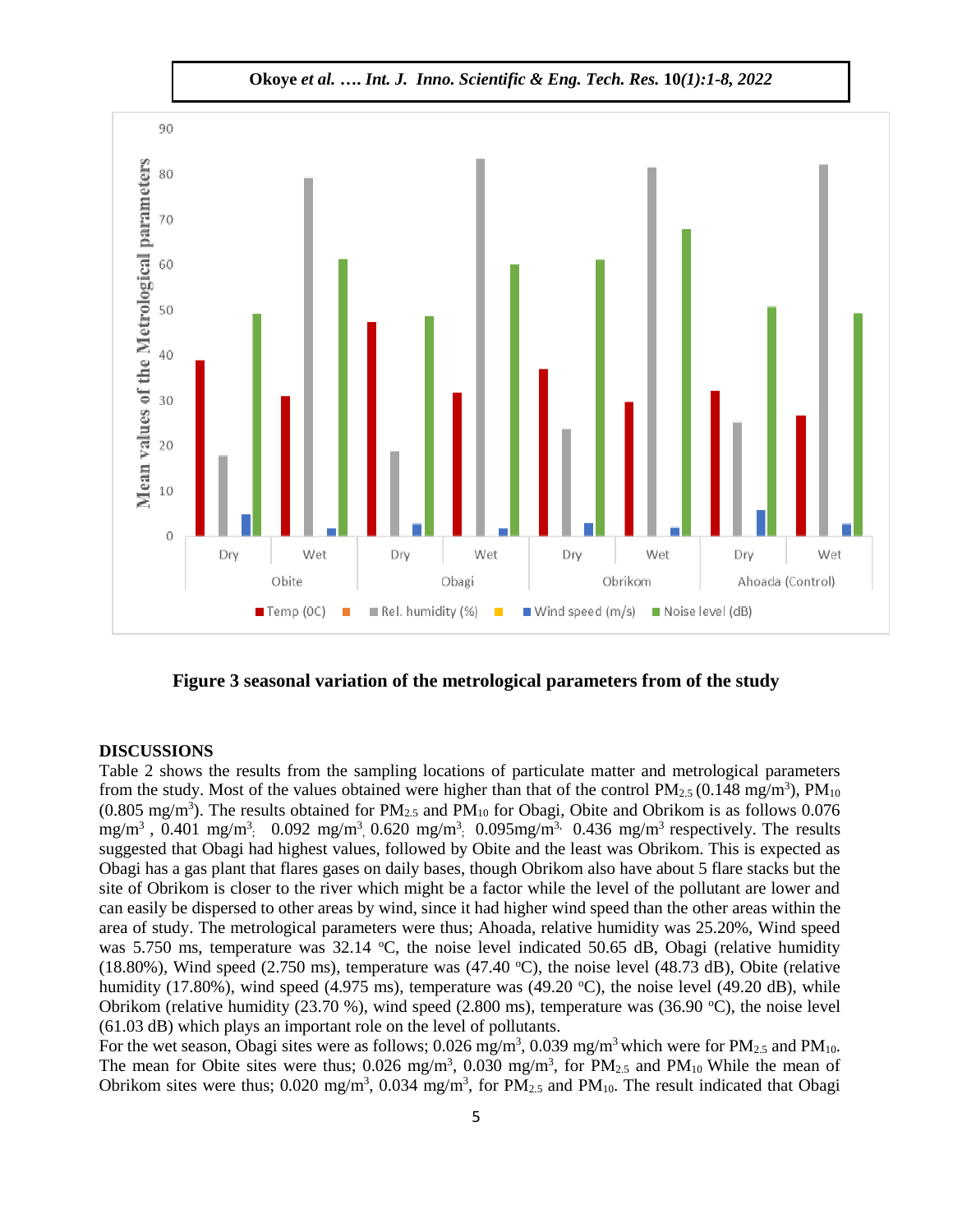had the highest pollutant level during the wet season followed by Obite and then Obrikom was the least. Many factors could have led to these, like the number of flare stack around the Obrikom area is highest but the flare stack is situated close to the river, so high humidity with high wind around the wet season could make the pollutants less in that area. The average values for the meteorological factors like Relative humidity, Wind speed, Temperature and Noise for Ahoada were 82.25%, 2.775 ms, 26.63°C and 49.28 dB respectively. Obagi  $(83.50\%, 1.750\text{ms}, 31.83\text{°C}, 60.15 \text{ dB})$  for relative humidity, wind speed, temperature and noise level. Obite  $(79.20 \text{ %}, 1.700 \text{ ms}, 31.08^{\circ}\text{C}$  and  $61.28 \text{ dB})$  for relative humidity, wind speed, temperature and noise level while Obrikom  $(81.55 \text{ %}, 1.850 \text{ ms}, 29.80 \text{ °C}$  and 67.80 dB) for relative humidity, wind speed, temperature and noise level respectively.

Figure 2 and 3 indicates that pollutants level were higher during the dry season than in the wet season. Differences in the season played a major role in the distribution of the pollutants across the season. The temperature is normally low in the wet season and high in the dry season which encourages pollutants movement during the dry season but disfavors that in the wet season, while the high relative humidity is also a factor too.

#### **PM2.5 (Particulate matter with a diameter of less than 2.5µm)**

The results of air pollutants in the dry and wet season within selected oil exploration areas of Rivers State are shown in Table 2 and figure 2 respectively. From table 2, the PM2.5 values was highest in Obrikom  $(0.095 \text{ mg/m}^3)$  in the dry season followed by Obite  $(0.0092 \text{ mg/m}^3)$ , Obagi  $(0.076 \text{ mg/m}^3)$  and the least was the control Ahoada (0.074 mg/m<sup>3</sup>). The wet season showed that the control Ahoada had higher  $PM_{2.5}$  value of  $(0.071 \text{ mg/m}^3)$  followed by Obagi  $(0.026 \text{ mg/m}^3)$ , Obite  $(0.026 \text{ mg/m}^3)$  and Obrikom  $(0.02 \text{ mg/m}^3)$ respectively. The highest values of  $PM_{2.5}$  in Obrikom could be attributed to the five gas flare stacks that flares gases on daily basis. Though the control Ahoada is not an industrial area, there is still a high concentration of PM<sub>2.5</sub> (0.07 mg/m<sup>3</sup>) in the raining season. This could be attributed to illegal artisanal refinery (kpoo fire) that is taking place in the region. We know that particulate matter is emitted during the combustion of solid and liquid fuels, such as power generation, domestic heating and in vehicle engines. The effect of  $PM_{2.5}$  to the inhabitants could better be imagined because they bypass many of our body defenses, nose, hair, mucus, and other defenses work to catch these smaller particles, before they enter deeper into our bodies. They can stay longer in the air up to days or even weeks and can travel farther. The values of the PM<sub>2.5</sub> obtained in Obrikom is still considered healthy as it is below the 35.4  $\mu$ g/m<sup>3</sup> 24 – hour concentration considered unhealthy.

## **PM10 (Particulate matter with a diameter of less than 10µm)**

The average level of PM<sub>10</sub> obtained from the selected oil exploration areas of Rivers state for the dry and wet season is represented in table 2 and in figure 2. The values for  $PM_{10}$  was highest in the dry season in all the monitoring locations than during the wet season. The results indicates that Obite during the dry season had the highest level of PM<sub>10</sub> of 0.620 mg/m<sup>3</sup> followed by Obrikom (0.436 mg/m<sup>3</sup>), control Ahoada (0.402  $mg/m<sup>3</sup>$ ) and the least is the Obagi (0.401 mg/m<sup>3</sup>). This could be as a result of windblown dust from the roads, emissions from machines in the industry, gas flaring activities, emission from generators and vehicular emission.

The wet season shows minimal concentration level. The values obtained were lower than the WHO set limit which is an indication that rainfall had a greater effect on the pollution level as most pollutants might have been washed off during rainfall thereby rendering the rain less in the amount of pollutants. One of the major difference between  $PM_{2.5}$  and  $PM_{10}$  is that the later can stay in the air for minutes, perhaps up to a couple of hours.

The  $PM_{2.5}$  and  $PM_{10}$  variation in figure 2 shows that it had its peak in the dry season than during the wet season. The figure showed that the pollutants level were in order of Obite>Obrikom>Obagi>Ahoada in both seasons. This shows that wind, humidity and temperature played active role in the spread of the pollutants during the dry season, while the mist and hazy nature of the atmosphere prevented the spread of the ambient air pollutants.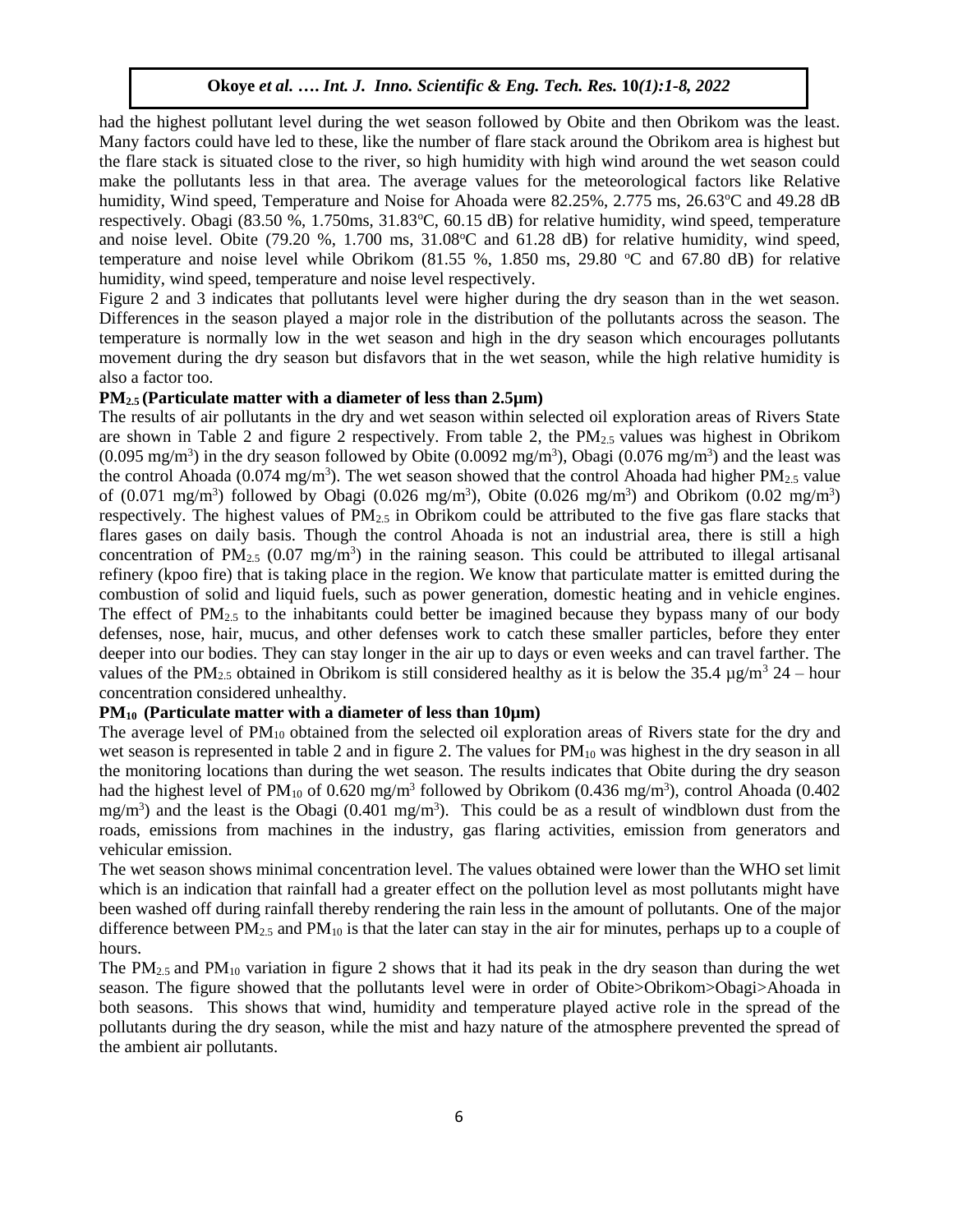#### **Relative Humidity**

The Relative humidity recorded within all the sampling locations is higher during the wet season than in the dry season as shown in tables 2, 3 and figure 3. The highest value is recorded during the dry season were in order of Ahoada > Obrikom > Obagi > Obite while Obagi > Ahoada > Obrikom > Obite was the order of the wet season. The result of the relative humidity was higher than reports by Swemgba et al., (2019), where values were; Rumukrushi Park 69.5, Rumuobiakani Junction 66.7, Eliozu Flyover 68.5, Choba Junction 55.75. High relative humidity in the study areas points to increased rainfall and reduces atmospheric particles (Misra et al., 2008), thus lessening atmospheric particulate mass concentration.

## **Wind Speed**

Pollutant dispersion is influence prominently by wind speed. Wind speed is dominantly greater in the dry season than in the wet season across all the study locations as shown in tables 2, 3 and figure 3. The smallest value of wind speed is recorded in the wet season at Obite site while highest value of 5.750 ms is recorded in the dry season at the control site Ahoada. The average wind speed within the dry season was (Ahoada: dry 5.750, wet 2.775), Obagi (dry 2.750, wet 1.750) Obite (dry 4.975, wet 1.700) and Obrikom (dry 2.850, wet 1.850).

#### **Temperature**

Temperature measurement supports air quality assessment, air quality modeling and forecasting activities. The effect of temperature on the pollutants could be because hot air situations were more appropriate for atmospheric dispersion than cold air masses (Owoade et al., 2012). Temperature observed within the area of study is higher in dry season than in wet season as shown in tables 2, 3 and in figure 3. Average temperature observed within the study area is Ahoada (dry  $32.14^{\circ}$ C and wet  $26.63^{\circ}$ C), Obagi (dry  $47.40^{\circ}$ C and wet 31.83 $^{\circ}$ C) Obite (dry 38.96 $^{\circ}$ C and 31.08 $^{\circ}$ C in wet season) and Obrikom (dry 36.90 $^{\circ}$ C, wet 29.68 $^{\circ}$ C).

# **Noise Level / Atmospheric Pressure**

Tables 2, 3 and figure 3 represented the levels of noise in the study area. The values stood at dry season; 50.65 dB, wet season; 49.28 dB for the control, dry; 48.73 dB, wet; 60.15 dB for Obagi, dry; 49.20 dB, wet; 61.28 dB for Obite, dry; 61.03 dB, wet; 67.80 dB for Obrikom all in the study locations. The result clearly indicated that the noise level was higher in the wet season than the dry season.

#### **CONCLUSION**

The study estimated the level of particulate matter exposure to the inhabitants of oil exploration communities in Ogba/Egema/Ndoni Local Government Area in Rivers State. The PM2.5 variation shows that it had its peak in the dry season with its values across the three zones triple the values in the wet season. The  $PM_{10}$  variation followed the same trend as the  $PM_{2.5}$  with values high during the dry season than the wet season. This shows the level of intense human activities that is going on within the area of study as such advised the oil companies within the host communities to continually monitor the environment to determine the level of air pollutants and extent of pollution.

#### **REFERENCES**

- Abam, F.I. & Unachukwu, G.O. (2009) Vehicular emissions and air quality standards in Nigeria. *European Journal of Scientific Research, 34*, 550 – 560.
- Akuro, A. (2012) "Air Quality Survey of some locations in the Niger Delta Area". J. Appl. Sci. Environ. Manage. 16 (1), 125 – 134.
- Board, C. P. (2006) "National Ambient Air Quality Status" Central Pollution Control Board Ministry of Environment & Forests, [http://www.cpcb.nic.in.](http://www.cpcb.nic.in/)
- Igoni, A. H. (2018) "Understanding the Niger Delta Environment for Sustainable Agricultural Mechanization". Annual Lecture/Awards Ceremony of the Nigerian Society of Engineers, Port Harcourt Branch, Rivers State, Nigeria.
- Misra, A., Jayaram, A., & Ganguly, D. (2008) Validation of MODIS Derived aerosol optical depth over Western India. *Journal of Geophysical Research, 113*, D04203